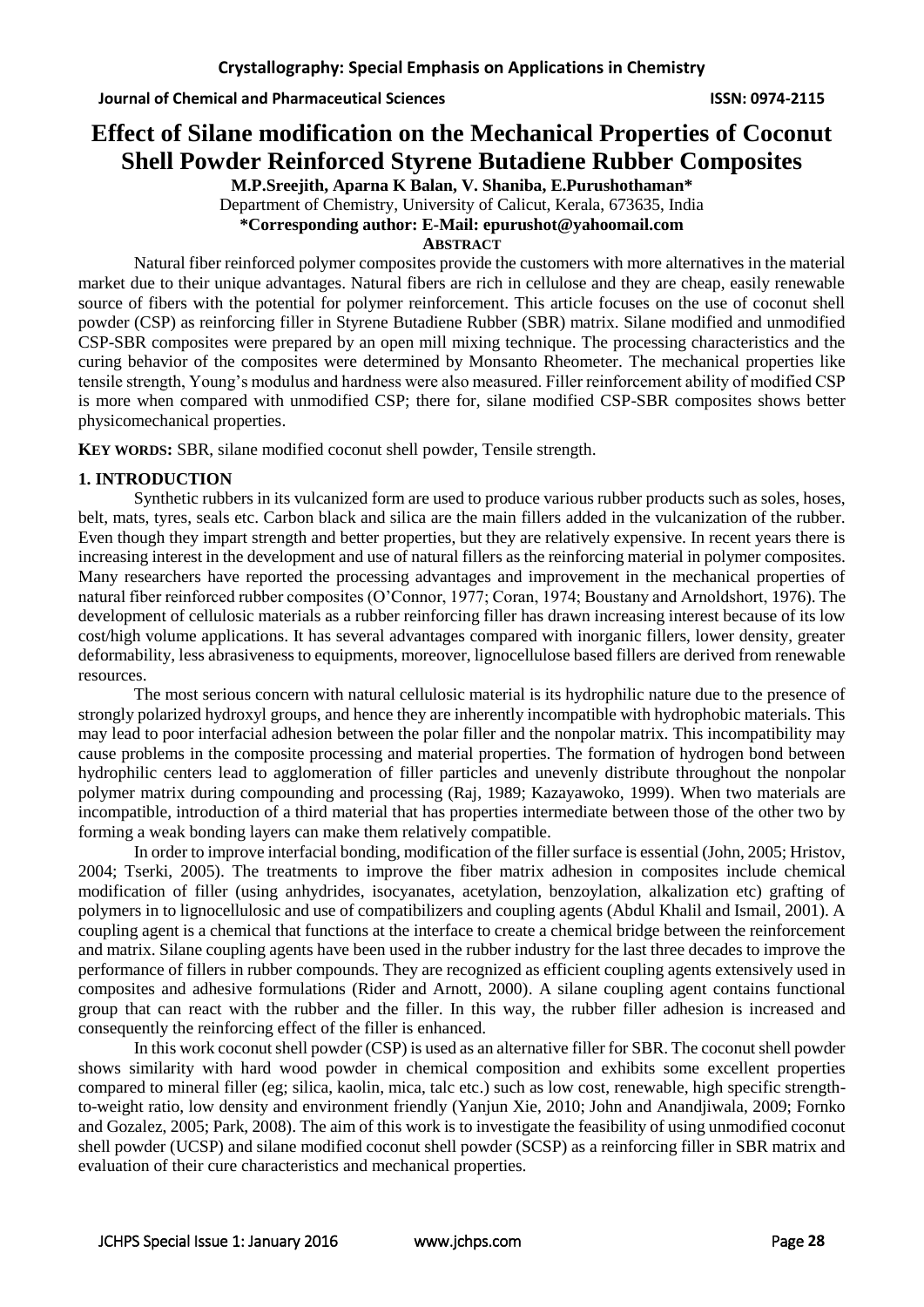### **2. MATERIALS AND METHODS**

SBR-1502 (Synaprene) with 75% butadiene content was purchased from synthetic and chemicals limited, Bareilly, UP, India. Coconut shell powder was purchased from Sip India Exports (Erode, Tamil Nadu, India) and dried in hot air oven at  $60^{\circ}$ C and the powder was sieved in to 53-90 micron size. NaOH (Merck) and tri ethoxy vinyl silane (Sigma Aldrich) were used as received. Other compounding ingredients such as zinc oxide, stearic acid, sulfur, 2, 2, 4-Trimethyl-1, 2-dihydroquinoline (TDQ), N-Cyclohexyl-2-benzothiazylsulphenamide (CBS) were of commercial grade and were obtained from local rubber suppliers.

| Composition          | Wt $(\%)$ |  |  |  |
|----------------------|-----------|--|--|--|
| Lignin               | 29.4      |  |  |  |
| Pentosans            | 27.7      |  |  |  |
| Cellulose            | 26.6      |  |  |  |
| Moisture             |           |  |  |  |
| Ash                  | 0.6       |  |  |  |
| Solvent extractives  | 4.2       |  |  |  |
| Uronic anhydrides    | 3.5       |  |  |  |
| $\mathbf{M}$<br>100' |           |  |  |  |

**Table.1.Chemical composition of coconut shell powder**

**2.1. Silane modification of CSP:** The dried CSP was treated with 10% NaOH for 5h with continuous stirring using a mechanical stirrer and was kept for 24h. Washed with water until the water become neutral. The powder was filtered out and dried in hot air oven at 70 °C for 24h and subjected to silane treatment. Dissolved 1% silane (tri ethoxy vinyl silane) in 90/10 methanol in water mixture and adjust the pH of the solution to 3.5- 4 using acetic acid with continuous stirring for 10 min. 0.5% DCP (dicumyl peroxide) was added to the solution. Immersed the alkalized CSP in the solution and left it for agitation for 1h. Washed the powder with distilled water and dried. **2.2. X-ray Diffraction and FT-IR Spectroscopy:** X-ray spectra of unmodified and silane modified samples were

recorded with Bruker AXS D X-ray diffractometer using CuK<sub>a</sub> radiation ( $\lambda$ =1.5406 A<sup>0</sup>) running at an accelerating voltage of 30 kV. The diffractogram was recorded in terms of 2 $\theta$  in the range 5-90<sup>0</sup>. The crystallinity index (CI) was calculated using the following equation

$$
CI (%) = [(I_{002} - I_{101})/I_{002}] \times 100
$$

where  $I_{002}$  is the maximum intensity of the  $I_{002}$  lattice reflection and  $I_{101}$  is the maximum intensity of Xray scattering broad band, due to amorphous region of the sample (Segal, 1959) The IR spectrum of the samples were recorded using JASCO (Model 4100) Fourier transform spectrometer in the region of 4000-400 cm<sup>-1</sup>.

**2.3. Preparation of the composite:** The formulation shown in Table 2 was employed except for the amounts of CSP which varied from 5 to 20 parts per hundred (phr). Total mixing time has been kept to a minimum to avoid sticking of the rubber compound to the mill rolls. Care was taken to ensure that the mill roll temperature was not too high to avoid the cross linking during mixing. This has been achieved by cooling with water. The samples were named as UCSP for unmodified CSP and SCSP for silane treated CSP.

| <b>Table.2.Mixing formulation</b> |                    |  |  |
|-----------------------------------|--------------------|--|--|
| <b>Ingredient</b>                 | Phr                |  |  |
| <b>SBR</b>                        | 100                |  |  |
| Zinc oxide                        | 5                  |  |  |
| Stearic acid                      | 2                  |  |  |
| <b>TDO</b>                        |                    |  |  |
| Processing oil                    | $1/20th$ of filler |  |  |
| CSP                               | 0, 5, 10, 15, 20   |  |  |
| <b>CBS</b>                        | 1.8                |  |  |
| Sulfur                            | 2.4                |  |  |

**2.4. Curing and testing of rubber vulcanizates:** Optimum cure time ( $t_{90}$ ) for each compound was determined by using Monsanto Moving Die Rheometer (MDR 2000) according to ASTM D 2084-93, operating at 160°C. After getting the cure time the compounds were vulcanized in a hydraulic press to optimum cure time at the temperature along the mill grain direction under a pressure of 6.7 MPa. (mold dimension  $150 \times 150 \times 2 \text{ mm}^3$ ). To study the stress strain behavior, Universal Testing Machine INSTRON-3365 (Series IX Automated Materials Testing System 1.38, model-441, Instron Corporation, United States) was used. Tensile properties of the composites were examined according to ASTM D 412-1998. Shore-A-Durometer was used to measure the hardness of the prepared SBR-CSP composites according to ASTM D 2240-2004.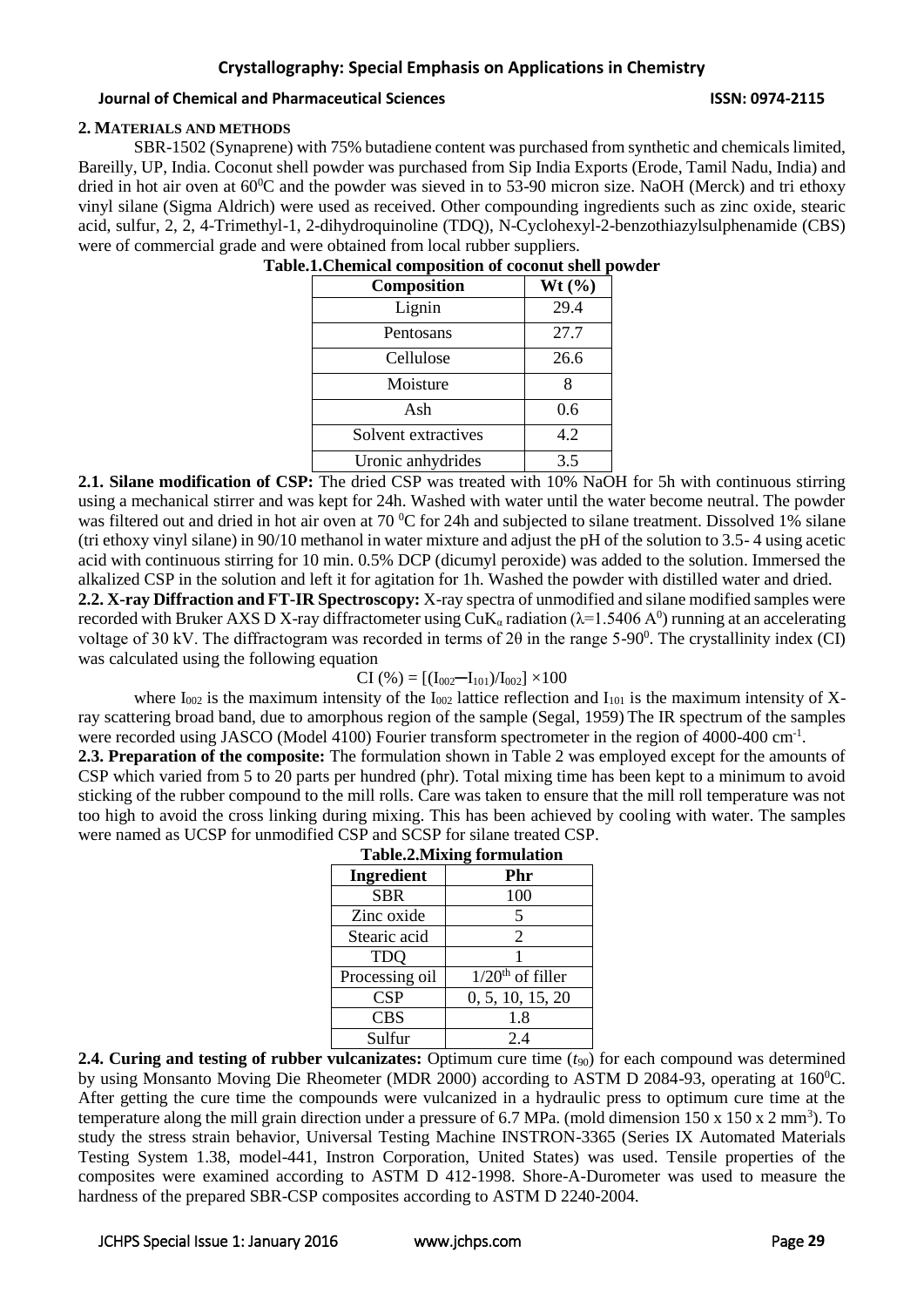### **3. RESULTS AND DISCUSSION**

**3.1. FTIR Spectra:** The alkali treatment changes the native cellulose by a process known as alkalization (Mercerization)

Cell-OH + NaOH  $\longrightarrow$  Cell-ONa + H<sub>2</sub>O + Surface impurities

The FTIR spectra of unmodified coconut shell powder (UCSP) and silane modified coconut shell powder (SCSP) which are shown in Figure 1. From the spectrum, in unmodified CSP a broad peak in the region 3315-  $3516$  cm<sup>-1</sup> which is characteristic of the cellulosic –OH group was obtained. The intensity of this group is reduced in alkali treated CSP due to the removal of –OH groups by –ONa. Peaks were found at 1603, 962, 1167 and 1057 cm−1 may be attributed to the presence of C=C, Si-OEt, Si-O-Si, indicating the presence of polysiloxanes deposited on the fiber and the occurrence of a condensation reaction between the silane coupling agent and the filler.





The alkali treatment results the partial removal of lignin and other alkali soluble components from the filler surface and increases the adsorption of silane coupling agent. Silanes were found to be effective in improving interface properties (Fernanda et al., 1997; Gonzalez et al., 1997; Ghatge and Khisti, 1989) In the



#### **Scheme.1.Reaction of silane with –OH groups of natural fiber (Sreekala, 2000)**

**3.2. XRD analysis:** X-ray diffraction studies (Figure 2) of unmodified and silane modified filler were carried out to investigate the crystalline behaviour of CSP. XRD analysis showed two main peaks representing the planes 101 and 002 at 2θ around 16° and 22<sup>0</sup>respectively.



**Figure.2.XRD Spectra of unmodified, silane modified CSP**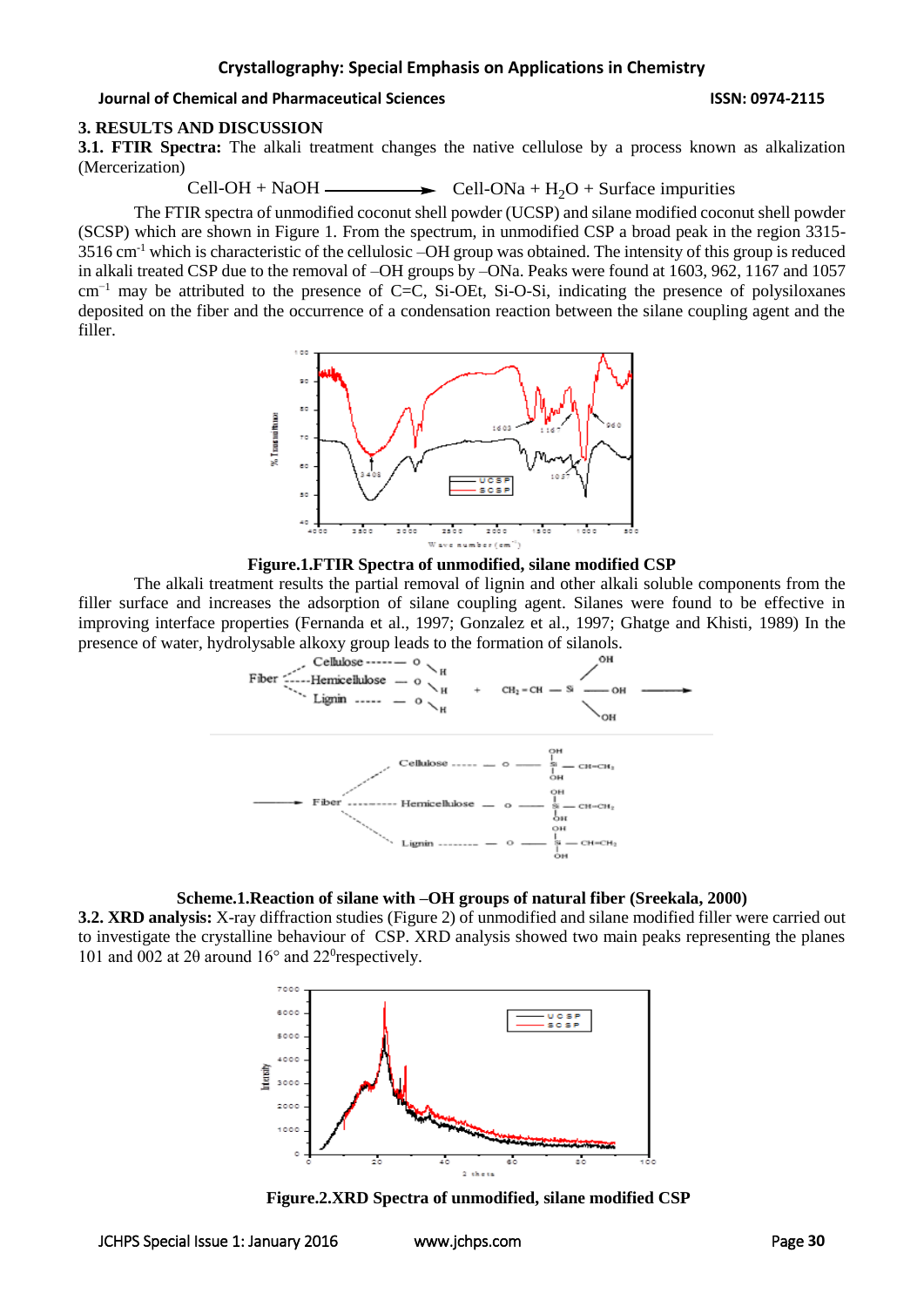The calculated crystallinity index (CI%) was found 39.19% in the case of unmodified CSP whereas it was 52.06% for silane modified CSP. The higher CI of silane modified CSP than unmodified one due to the removal of residual lignin, increased the exposure of the cellulose, resulting in the crystalline index. X-ray pattern shows that the silane modified CSP peaks were more intense than unmodified CSP. The CI% for the raw fiber increased of about 32.8%. i.e. chemical treatments were able to remove part of the amorphous materials like hemicellulose, lignin, and some other non cellulosic materials

**3.3. Cure characteristics:** Table 3 represents the optimum cure time, minimum torque, maximum torque and scorch time of CSP modified SBR composites. Both scorch time and optimum cure time were found to decrease consistently with increase with filler loading.

| <b>Samples</b> | Loading (phr) | <b>Maximum</b> | <b>Minimum</b> | Scorch time $(min^{-1})$ | <b>Cure time</b>           |
|----------------|---------------|----------------|----------------|--------------------------|----------------------------|
|                |               | Torque (Nm)    | torque (Nm)    |                          | $(\text{min}^{\text{-}1})$ |
| <b>SBR</b>     |               | 10.13          | 0.51           | 5.13                     | 12.1                       |
| <b>UCSP</b>    | 5             | 10.78          | 0.58           | 4.59                     | 10.41                      |
|                | 10            | 11.36          | 0.60           | 3.47                     | 10.26                      |
|                | 15            | 11.87          | 0.72           | 3.34                     | 10.21                      |
|                | 20            | 12.85          | 0.73           | 3.25                     | 10.18                      |
| <b>SCSP</b>    | 5             | 10.91          | 0.57           | 4.33                     | 11.29                      |
|                | 10            | 11.03          | 0.62           | 3.35                     | 9.59                       |
|                | 15            | 11.67          | 0.67           | 3.30                     | 9.40                       |
|                | 20            | 12.36          | 0.73           | 3.22                     | 9.39                       |

| Table.3. Cure characteristics of SBR-CSP composites |  |  |
|-----------------------------------------------------|--|--|
|-----------------------------------------------------|--|--|

This clearly indicates that filler increases the rate of curing of SBR-CSP composites. It was reported that as the filler loading increases, the incorporation time of filler in to rubber matrix also increases and consequently generates more heat due to additional friction (Herrera-Franco and Valadez-Gonzalez, 2005). It was also observed that (Table 3) at a given loading both scorch time and optimum cure time are shorter for silane treated CSP which indicates the enhanced interaction between the filler and matrix.



Time (min<sup>4</sup> д 56 Filler loading (phr)

**Figure 3 Effect of filler loading on cure time of rubber vulcanizate with UCSP**





**Figure.5.Effect of filler loading on scorch time of rubber vulcanizate**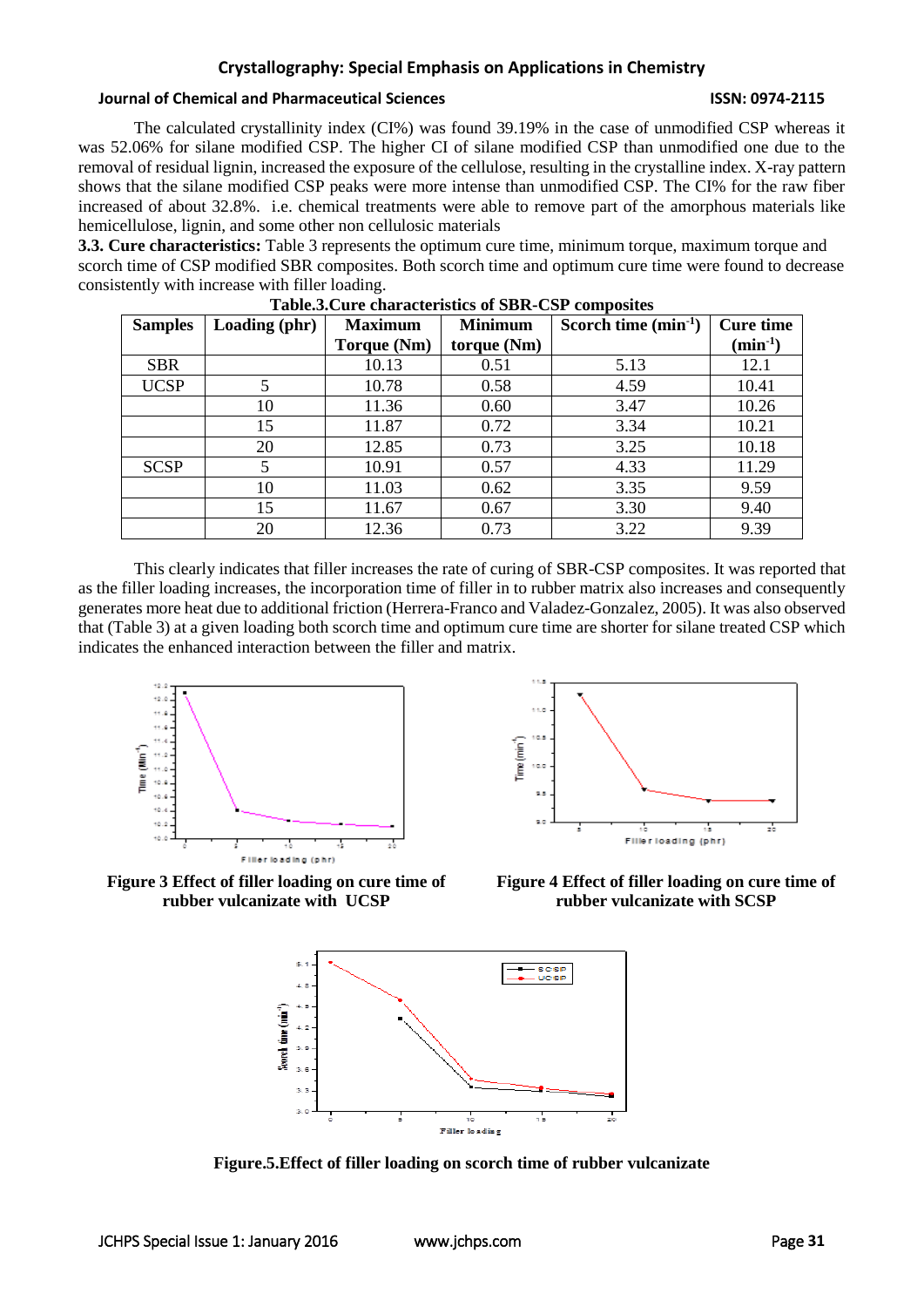### **3.4. Mechanical Properties**

**3.4.1. Tensile strength:** The tensile strength of SBR-CSP composites is shown in the figure 6 and 7. It is clear that the tensile strength of the composites were improved by the addition of CSP in to the SBR matrix. The stronger rubber-filler interaction would increase the effectiveness of the stress transferred from the rubber matrix to filler particles dispersed in the rubber matrix and consequently enhance the tensile strength. (Ismail and Chung, 1998)

The silane modified composite showed higher tensile strength than that of the unmodified composites. The hydrophobic structure of silane effectively prevents the gathering as well as the regular packing of filler particles and enhances compatibility with the matrix. The composite having 20 phr filler loading showed maximum tensile strength (figure 8).





**Figure 6 Effect of filler loading on tensile strength of rubber vulcanizate with UCSP**

**Figure 7 Effect of filler loading on tensile strength of rubber vulcanizate with SCSP**



**Figure 8 Comparison of Tensile strength of SBR with UCSP and SCSP composites**

**3.4.2. Young's modulus:** The Young's modulus of the composites continued to increase with increase in filler content. (Figures 9 and 10). This is an indication of the material stiffness for SBR composites containing fillers. Fillers are known to increase the modulus, provided that the modulus of the filler is higher than that of the polymer matrix.

**3.4.3. Hardness:** The results reveal that the hardness of the filled vulcanizates increases consistently with increasing filler loading (figure 11). This is due to the fact that the addition of more rigid filler in to a rubber matrix reduces the elasticity of the rubber chains and leads to an increase in rigidity. According to Jacques (Jaques, 1971) more reinforcing filler would result in harder vulcanizates. This is evident from the results that the silane modified composites showed higher hardness than the unmodified composites.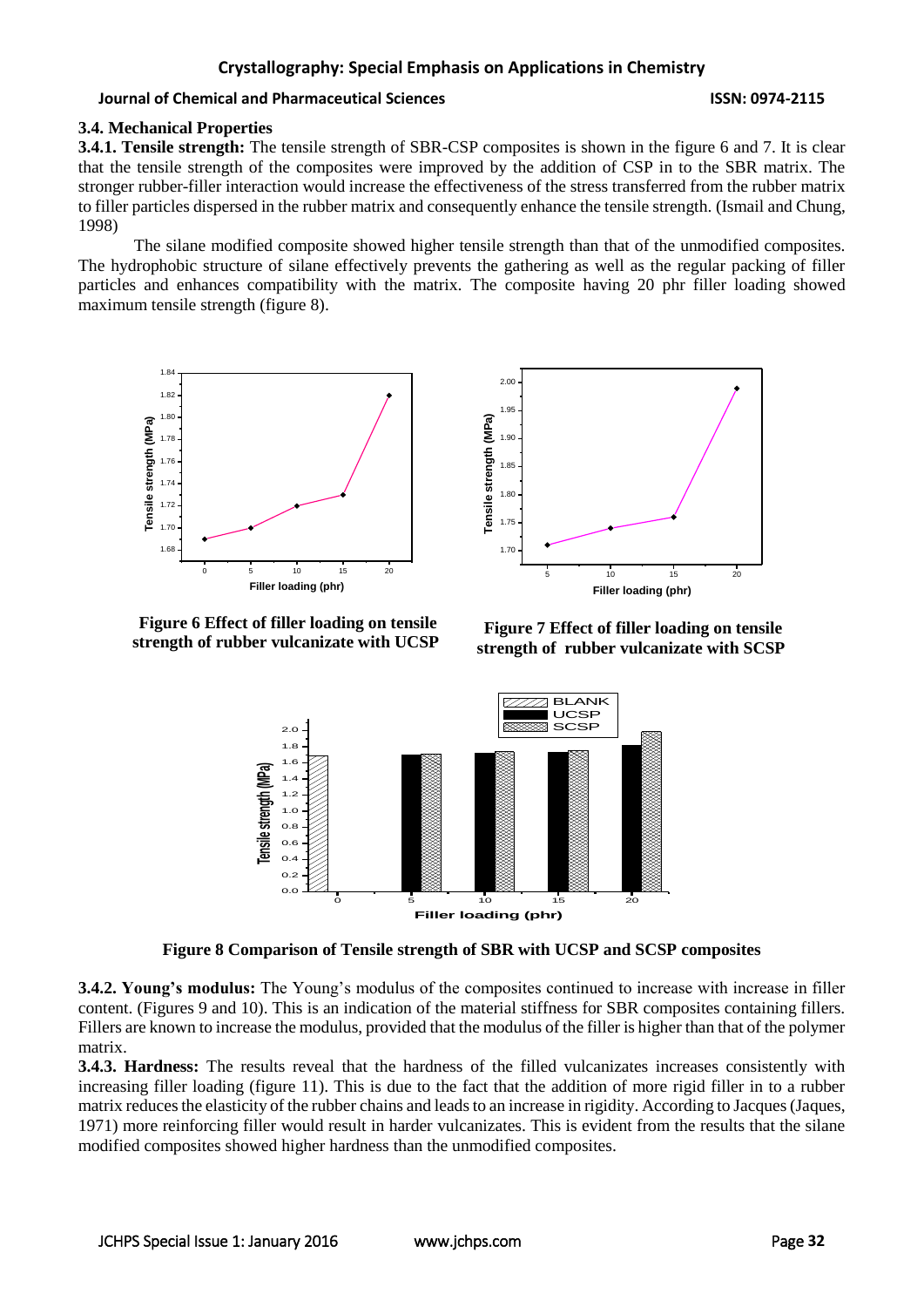



**Figure 9 Effect of filler loading on Young's modulus of rubber vulcanizate with UCSP**

**Figure 10 Effect of filler loading on Young's modulus of rubber vulcanizate with SCSP**



**Figure 11 Comparison of Hardness of SBR with UCSP and SCSP composites**

# **4. CONCLUSIONS**

It can be concluded from the above discussion that CSP can be used as a reinforcing filler in SBR vulcanizates. Cure characteristics such as cure time and scorch time of the SBR compounds decrease with increase in filler loading. The silane modified composites showed better cure characteristics than the unmodified composites. Mechanical properties such as tensile strength, Young's modulus and hardness show an increasing trend with increase in filler loading. The results showed that the vulcanizates containing 20 phr filler loading exhibit better properties. The SCSP composites exhibit relatively higher tensile strength and hardness than the UCSP reinforced composites

# **REFERENCES**

[Abdul Khalil](http://www.sciencedirect.com/science/article/pii/S014294189900080X) H P S, [Ismail](http://www.sciencedirect.com/science/article/pii/S014294189900080X) H, Effect of acetylation and coupling agent treatments upon biological degradation of plant fibre reinforced polyester composites, Polymer Testing, 20, 2001, 65-75.

Boustany K, Arnold R L, Short Fibers Rubber Composites: the Comparative Properties of Treated and Discontinuous Cellulose Fibers, Journal of Elastomers and Plastics, 8, 1976, 160-76.

Coran A Y, Rubber Chemistry and Technology, 47, 1974, 396-410.

Fernanda M.B. Coutinho, Thais H.S. Costa and Daisy L. Carvalho, Polypropylene–wood fiber composites: Effect of treatment and mixing conditions on mechanical properties, Journal of Applied Polymer Science, 65, 1997, 1227-35.

Ghatge N D, Khisti R S, Performance of new silane coupling agents along with phenolic no-bake binder for sand core, Journal of Polymer Materials, 6, 1989, 145-49.